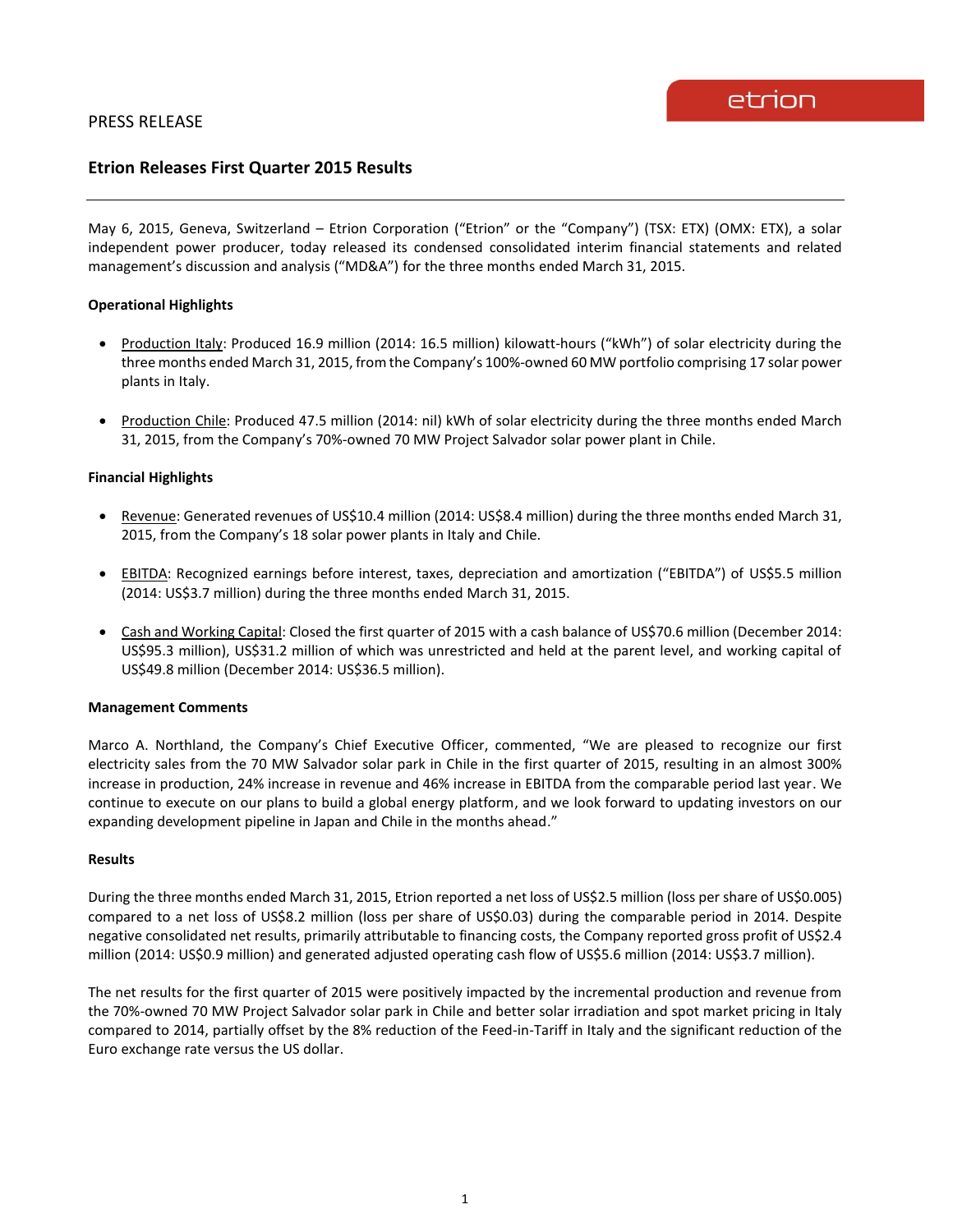# **Earnings Call**

A conference call/webcast to present the Company's first quarter results will be held on Wednesday, May 6, 2015, at 10:00 a.m. Eastern Daylight Time (EDT) / 4:00 p.m. Central European Summer Time (CEST).

## Dial-in details:

North America: +1-647-788-4919 / Toll Free: +1-877-291-4570 / Sweden Toll Free: 02-079-4343

#### Webcast:

A webcast will be available at<http://www.investorcalendar.com/IC/CEPage.asp?ID=173521>

In addition, the earnings call presentation, along with the Company's condensed consolidated interim financial statements for the three months ended March 31, 2015, and related management's discussion and analysis will be available on the Company's website ([www.etrion.com\)](http://www.etrion.com/).

A replay of the telephone conference will be available until June 6, 2015.

Replay dial-in details: North America: +1-416-621-4642 / Toll Free: +1-800-585-8367 Pass code for replay: 61912403

#### **About Etrion**

Etrion Corporation is an independent power producer that develops, builds, owns and operates utility-scale solar power generation plants. The Company owns 130 MW of installed solar capacity in Italy and Chile. Etrion has 34 MW of solar projects under construction in Japan and is also actively developing greenfield solar power projects in Japan and Chile. The Company is listed on the Toronto Stock Exchange in Canada and the NASDAQ OMX Stockholm exchange in Sweden under ticker symbol "ETX". Etrion's largest shareholder is the Lundin family, which owns approximately 24% of the Company's shares directly and through various trusts.

For additional information, please visit the Company's website at www.etrion.com or contact:

Pamela Chouamier – Investor Relations Telephone: +41 (22) 715 20 90

*Note: The capacity of power plants in this release is described in approximate megawatts on a direct current ("DC") basis, also referred to as megawatt-peak ("MWp").*

*Etrion discloses the information provided herein pursuant to the Swedish Securities Market Act and/or the Swedish Financial Instruments Trading Act. The information was submitted for publication in Sweden at 08:05 Central European Time on May 6, 2015.*

*Non-IFRS Measures:*

*This press release includes non-IFRS measures not defined under IFRS, specifically EBITDA and adjusted operating cash flow. Non-IFRS measures have no standardized meaning prescribed under IFRS and therefore such measures may not be comparable with those used by other companies.* 

*EBITDA is a useful metric to quantify the Company's ability to generate cash before extraordinary and non-cash accounting transactions recognized in the financial statements. In addition, EBITDA is useful to analyze and compare profitability between companies and industries because it eliminates the effects of financing and accounting policy decisions. In addition, adjusted operating cash flow is used by investors to compare cash flows from operating activities without the effects of certain volatile items that can positively or negatively affect changes in working capital such as value added taxes paid during construction of the Company's solar power plants as they are viewed as not directly related*